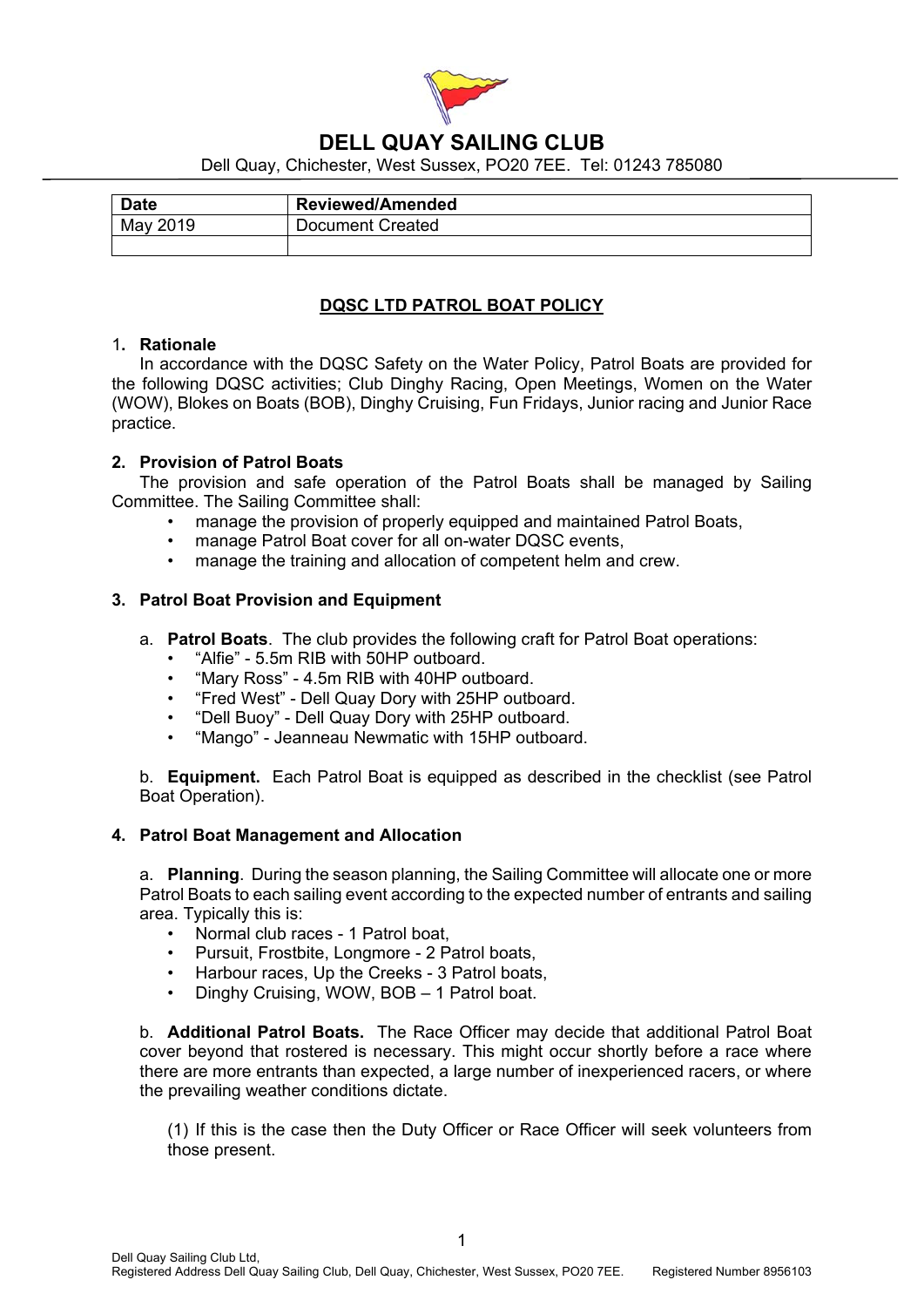

# **DELL QUAY SAILING CLUB**

Dell Quay, Chichester, West Sussex, PO20 7EE. Tel: 01243 785080

(2) If there are no volunteers that are suitably qualified then the race will be abandoned.

(3) When an entrant to a race carries out a Patrol Boat duty redress will be given.

#### **5. Crew Selection and Competence**

a. Every person that helms a Patrol Boat must hold RYA PBL2 as a minimum.

b. All helms of DQSC Patrol boats at DQSC activities must hold RYA Safety Boat qualification.

c. It is highly desirable that those operating the Patrol Boats should hold a current First Aid qualification.

d. The club offers the following training to enable the DQSC Ltd Patrol Boat Policy to be fulfilled:

- RYA Safety Boat course
- RYA Power Boat Level 2
- VHF Operator
- First Aid

(1) The Hon Data Services Secretary will maintain a list of the relevant qualifications held by club members.

#### e. **Crew Capacity.**

(1) The Patrol Boat Crew should be fit and able to enter the water to assist a casualty.

(a) **Dress.** Dress to meet the conditions of the day – noting that even during the summer months the water temperature may not be suitable for periods of immersion unless in a suitable clothing ie wet suit/dry bag.

(b) **Buoyancy.** The Patrol Boat Crew must were a *Buoyancy Aid* (DQSC Ltd has a limited supply for issue to the crew if required) and not a Life Jacket.

(2) The Patrol Boat Helm should be fit and able assist a casualty when not attending to duties of helming the Patrol Boat.

(a) **Dress.** Dress to meet the conditions of the day – noting that even during the summer months prolonged exposure to spray, wind etc may make normal clothing un-suitable.

(b) **Buoyancy.** The Patrol Boat Helm must were a *Buoyancy Aid* (DQSC Ltd has a limited supply for issue to the crew if required) and not a Life Jacket.

f. No person under the age of 16 should helm Patrol Boats.